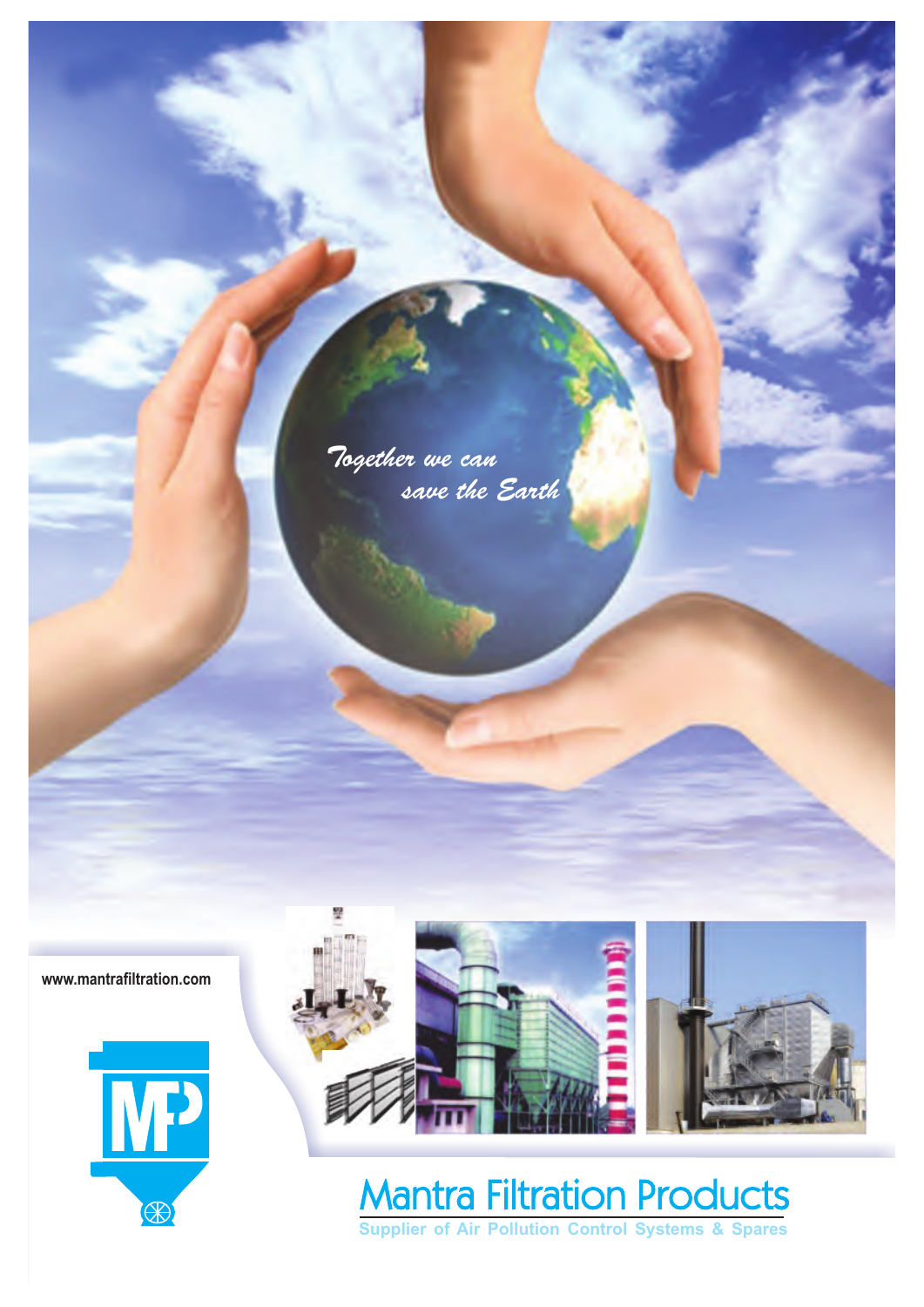# **An Introduction of "MANTRA FILTRATION PRODUCTS"**

At MFP, we are introduce us as environmental engineering professional designing, manufacturing, marketing and installing the best systems for Air Pollution Control.

Our products house a wide range of Dust Collector & Electrostatic Precipitator and spare parts like Filter Bags, Cages, Ventury, Pulse Valve, Timer, Rotary Air Lock Valves, Screw Conveyors, I.D./F.D. Fan, Air slide, Collecting Plates, Discharge Electrodes, all type of Insulators etc.

### **Pulse Jet Bag Filter System:**

A filter-cleaning apparatus utilizes pulsed air to remove matter collected on a first surface of a filter. Reverse flow loosens the material which is collected in a hopper on the upstream side of the filter. The collected matter may then be combusted in the hopper so that the amount of material collected is minimized. The pulses are directed at the filter with a controlled shape and time to optimize reverse pulsing. Pulsing occurs while the thermal exhaust flow continues so that operation of the engine is not interrupted. A number of valves may be utilized to clean one or more filters.

**MFP** Manufactures & Supplies of Pulse Jet Bag Filter Systems with below feature:

- High Collecting Efficiency
- Low pressure drop **•**
- Economically Designed **•**
- Low Maintenance & Operative Cost **•**











#### **Electrostatic Precipitator Systems :**

Electrostatic precipitation removes particles from the exhaust gas stream of an industrial process. Often the process involves combustion, but it can be any industrial process that would otherwise emit particles to the atmosphere. Six activities typically take place:

- **•** Ionization Charging of particles
- **•** Migration Transporting the charged particles to the collecting surfaces
- **•** Collection Precipitation of the charged particles onto the collecting surfaces
- **•** Charge Dissipation Neutralizing the charged particles on the collecting surfaces
- **•** Particle Dislodging Removing the particles from the collecting surface to the hopper
- **•** Particle Removal Conveying the particles from the hopper to a disposal point

**MFP** Supplies of Electrostatic Precipitator Systems with below features:

- **•** Low Pressure Drop
- **•** Low sensitivity to high temperature and aggressive gases
- **•** High Collecting efficiency well in excess of 99%
- **•** Low Maintenance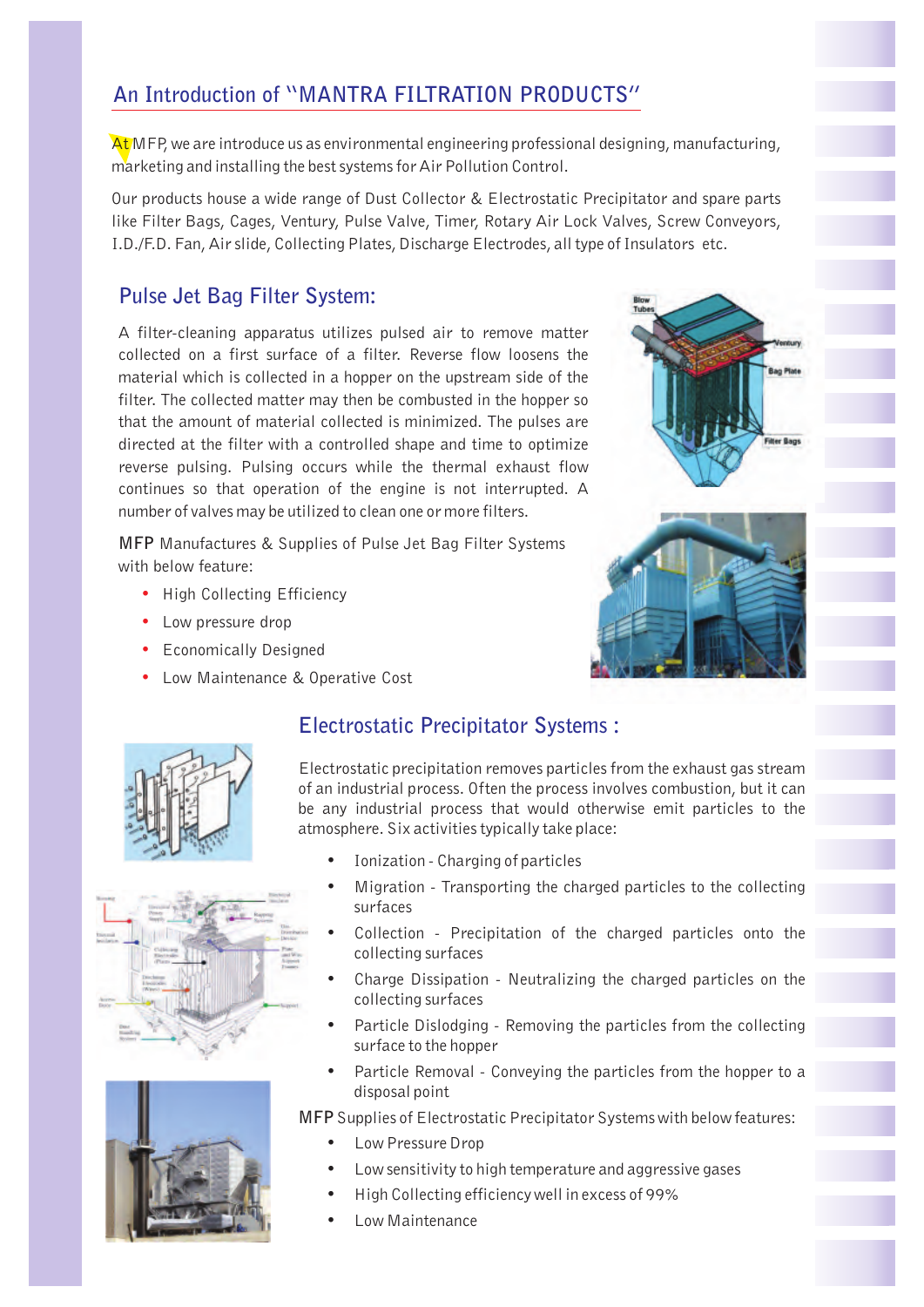# **Spares of Pulse Jet Bag Filter System**

## **Filter Bags/Dust Collector Bags :**

For optimum filtration performance we manufacture high quality dust collection conventional bags. These dust collection conventional bags are made from minutely selected media as per the process industry. Different types of media such as needle felt, monofilament and multi-filament are used to develop these bags. With the support of filter cages, these are placed in dust collector. These bags are more effectual in minimizing dust emission level as per requirement of industries. Through the top chamber all the solid contaminants get deposited. With the help of shaking mechanism or reverse pulse jetting mechanism, the particles retained at the outer surface get collected at the bottom.

MFP manufactures & Supplies the widest selection of filter bags for practically any application and for any OEM style bag house.

Available Filter media like Polyester, Polypropylene, Homopolymer, Co-Polymer, PPS(Ryton),Nomex, Fiber Glass, PTFE, P-84 with finishes for enhance the performance of bag like Water repellent, Water & Oil repellent, Antistatic, Flame retardant, PTFE Coated, PTFE Membrane Laminated.



| <b>Fiber Properties</b> |                                     |                              |                                              |                                          |                                            |                                      | <b>Max. Operating</b><br>Temp. <sup>o</sup> F ( <sup>o</sup> C) |                           |
|-------------------------|-------------------------------------|------------------------------|----------------------------------------------|------------------------------------------|--------------------------------------------|--------------------------------------|-----------------------------------------------------------------|---------------------------|
| <b>Fiber</b>            | <b>Available In</b>                 | Tensile<br>Strength,<br>Good | <b>Abrasion</b><br><b>Resistance</b><br>Good | <b>Acid</b><br><b>Resistance</b><br>Poor | <b>Alkali</b><br><b>Resistance</b><br>Good | <b>Supports</b><br>Combustion<br>Yes | Continuous                                                      | <b>Surges</b><br>200 (93) |
| Cotton                  | Woven                               |                              |                                              |                                          |                                            |                                      | 180 (82)                                                        |                           |
| Polypropylene           | Woven, Felted                       | <b>Excellent</b>             | Excellent                                    | <b>Excellent</b>                         | Excellent                                  | Yes                                  | 170 (77)                                                        | 200 (93)                  |
| Nylon                   | Woven                               | <b>Excellent</b>             | <b>Excellent</b>                             | Poor                                     | <b>Excellent</b>                           | Yes                                  | 200 (93)                                                        | 250 (121)                 |
| <b>Wool</b>             | Woven, Felted                       | Poor                         | Fair                                         | Good                                     | Poor                                       | No                                   | 200 (93)                                                        | 230 (110)                 |
| Homopolymer<br>Acrylic  | Woven, Felled                       | Good                         | Good                                         | <b>Very Good</b>                         | Fair                                       | Yes                                  | 260 (127)                                                       | 284 (140)                 |
| Copolymer<br>Acrylic    | Woven, Felled                       | Average                      | Fair                                         | Good                                     | Fair                                       | Yes                                  | 230 (110)                                                       | 248 (120)                 |
| Polyester               | Woven, Felted,<br>Knit, Spun Bonded | Excellent                    | Excellent                                    | Fair                                     | Fair                                       | Yes                                  | 275 (135)                                                       | 300 (149)                 |
| Aramid                  | Woven, Felted                       | Very Good                    | Excellent                                    | Fair                                     | Good                                       | No                                   | 375 (191)                                                       | 425 (218)                 |
| Teflon <sup>®</sup>     | Woven, Felted                       | Average                      | Fair                                         | <b>Excellent</b>                         | Excellent                                  | <b>No</b>                            | 450 (232)                                                       | 500 (260)                 |
| <b>Fiberglass</b>       | Woven, Felted                       | <b>Excellent</b>             | Fair                                         | Good                                     | Fair                                       | <b>No</b>                            | 500 (260)                                                       | 550 (288)                 |
| <b>Ryton®</b>           | Woven, Felted                       | Very Good                    | Excellent                                    | <b>Excellent</b>                         | Very Good                                  | No                                   | 375 (191)                                                       | 425 (218)                 |
| P84 <sup>®</sup>        | Felted                              | Very Good                    | Excellent                                    | Very Good                                | Fair                                       | <b>No</b>                            | 500 (260)                                                       | 550 (288)                 |

#### **Filter Media selection Chart:**



# **Bag Supporting Cages & Ventury :**

Pulse-jet style bughouses are designed to utilize fabric filter bags with internal support structures commonly referred to as cages. Cages provide a means of holding the filter bag open during the particulate collection cycle. Cages must be strong to withstand the pressure from the filter bag exerted during the particulate collection cycle.

MFP provides a wide range of configurations to best fulfill your needs in MS, GI, SS304, SS316 & SS316L with 8, 10, 12, 16 & 20 vertical wires and any spacing of horizontal rings made by 3mm, 4mm & 5mm wire diameter.

We can also supply Ventury made of MS, Aluminium, Cast Iron & Cast Alumimium in any type of design.

## **Pleated Cartridge Filter Bags :**

**MFP** supplies Deep Pleat Cartridges increase effective filter area significantly over conventional pleated synthetic media. Deeper pleats are allowable media which prevents collapsing of pleats under operating pressure. This unique design uses staggered dimpling on the filtering side which, unlike other dimpling patterns, provides unrestricted air flow and pulse cleaning at the extreme ends of the pleats.



Filter media available in spunbond polyester and polypropylene, PTFE membrane, Aramid, and antistatic (aluminized) media.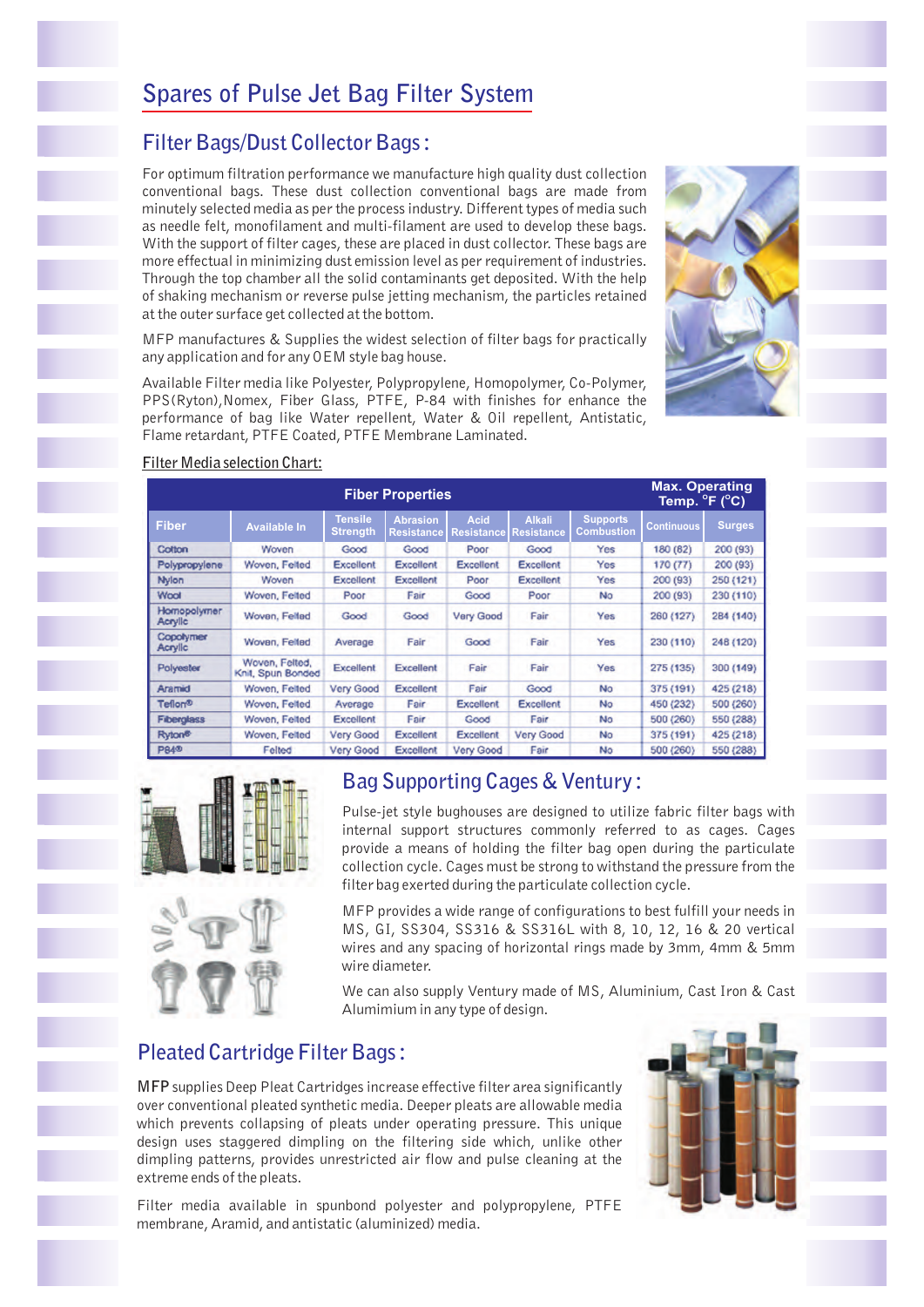## **Solenoid Pulse Valve & Sequential Timer :**

Pulse-jet cleaning bag Filter system utilise diaphragm valves to pass compressed air from the air supply lines and manifold into the blow piped within the bag filter. These diaphragm valves are usually actuated with electrically operated pilot solenoids.

Solenoid Valves are available in  $\frac{3}{4}$ " to 2" suitable for 24V DC & 110V/230V AC.

Sequential timer controls are important for effective filter bag cleaning. Excessive differential pressure, increased fan power consumption, reduced production process air flow, and decreased filter bag life can result if timer controls are not functioning properly.

Sequential timers are available from 3 to 40 channels.







### **Rotary Air Lock Valves & Screw Conveyor :**

We have in store for our clients, a highly functional gamut of rotary air lock valves that is used to minimize the system loses, while transferring the material between the vessels with different pressure or a volumetric feeder for metering material at specified low rates. Qualitative in nature, these valves hold the below mentioned specifics:

Materials of Construction

- **• • • •**
- $\cdot$  Cast steel
- $\bullet$  Heat resistant steel

Construction detail: From 150 mm to 1000 mm size to meet capacities up to 500Nt/rev.

The Conveyor Screw imparts a smooth positive motion to the material as it rotates within the trough Couplings and Shaft connect and transmit motion to the subsequent screw conveyors. Held in place by self-locking Tem-U-Lac bolts.

Materials of Construction

- **• •**
- Stainless Steel

#### **Accessories for RABH**

MFP supplies, designs and sizes of J-Hooks, D-caps and spring assemblies, SS Clamp for all designs of RABH bags.

We offer 100% polyester air-slide fabrics. Airslide fabric (hose) is used for material handling system and pneumatic conveying and is the ideal product for unloading or loading powder.We can supply following sizes:

Thickness: 4mm, 4.5mm 5.0mm.5.5mm,6.0mm.7.0mm.8.0mm Width: 40mm -2100mm





## **I D Fan / FD Fan :**

MFP can also supply ID FAN/FD FAN of all ranges (1,000-1,00,000 m3 /hr). We can design the ID Fan as customer requirement.

**We also supply Diaphragm, FRL unit, manometer, Moulded Coil, Laser cut Tube sheet, Differential Pressure Gauge, Pressure switch, Blow pipes & Pneumatic Tensioning Tool etc.**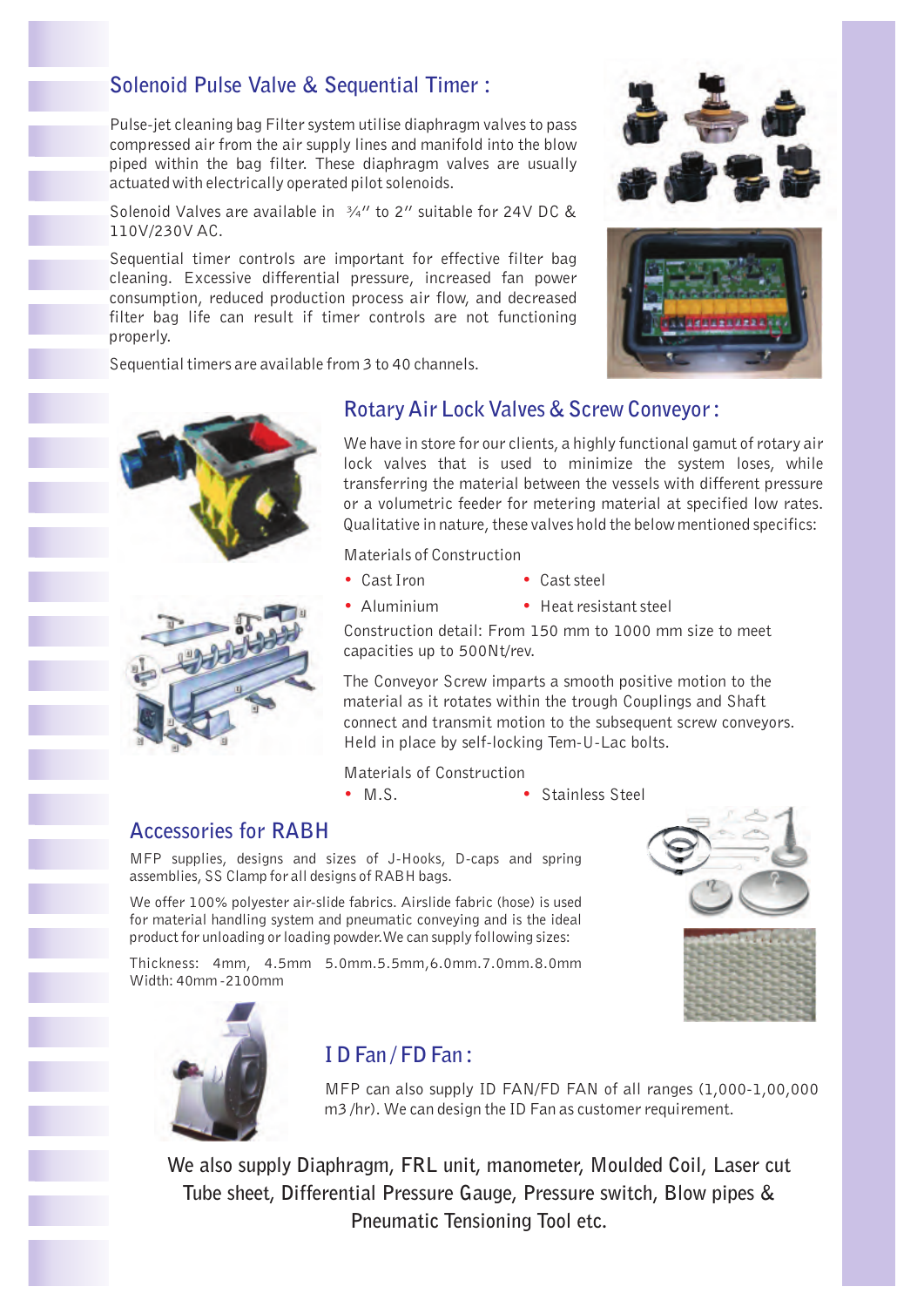# **Spares of Electrostatic Precipitator Systems**

#### **Insulators**

High voltage support insulators mechanically support and electrically isolate the discharge electrodes from the grounded ESP casing and collecting curtains. Support insulators are designed for high compressive strength to support the loads imposed by the high voltage electrodes and associated framing. Providing the primary application point for high voltage and located in close proximity to the gas stream, high voltage support insulator design must also consider the voltage applied and operating environment.

**MFP** supplies support insulator suitable for all type of ESP like Thermax, Alstom, ACC, VT Corp, ELS-Elex etc.

We can also Supply various insulator for any type of ESP as follows:

Shaft Insulators, Pin Insulators, Bust Duct Insulator , Wall Through Bushing insulators, Antis way insulator

## **Collecting plates :**



A typical collecting plate used in electrostatic precipitators.

1. Collecting plates are made from rolled steel, and are welded together in the factory to reduce the installation time at the jobsite. Each plate contains electrodes which are positively charged. When the particulate gas enters the electrostatic precipitator and is struck with a negative charge electrode, the positively charged plates act as a magnet and pull the particulate gas to them.

2. The plates have both top and bottom stiffeners and plates which allow better mounting and the ability to deal with more abuse from the rappers. The plates are arranged to form a series of gas passages.

3. There can be anywhere from 30-35 passages inside the electrostatic precipitator shell. The plates are placed parallel to the incoming particulate gas.

MFP supplies collecting plates suitable for all type of ESP like Thermax, Alstom, ACC, VT Corp, ELS-Elex etc.

# **Discharge Electrode / Emitting Spring :**

The Discharge electrode is the heart of any Electrostatic precipitator and its characteristics are the key to the ESP performance, its annealed copper nails ensure sharp corona points over along time. Most advantage of D.E. is higher corona generation and lower corona onset voltage.

**MFP** can fulfill your discharge electrode needs for most designed Electrostatic Precipitators. We can supply you with the material, style & size to fit the requirements of your existing precipitation system in Straight round Wire, barbed discharge wire, rigid masts, rigid frames, Rigid Spiked Pipes, & Spiral wire.

**MFP** supplies discharge electrodes suitable for all type of ESP like Thermax, Alstom, ACC, VT Corp, ELS-Elex etc.



## **Migi Rapper Coil :**

The MIGI rapper is a general use rapper that is ideal for most applications. The MIGI is capable of delivering strong shearing forces to remove even the most tenacious of dusts from collecting curtains and rigid mast designed high voltage systems.